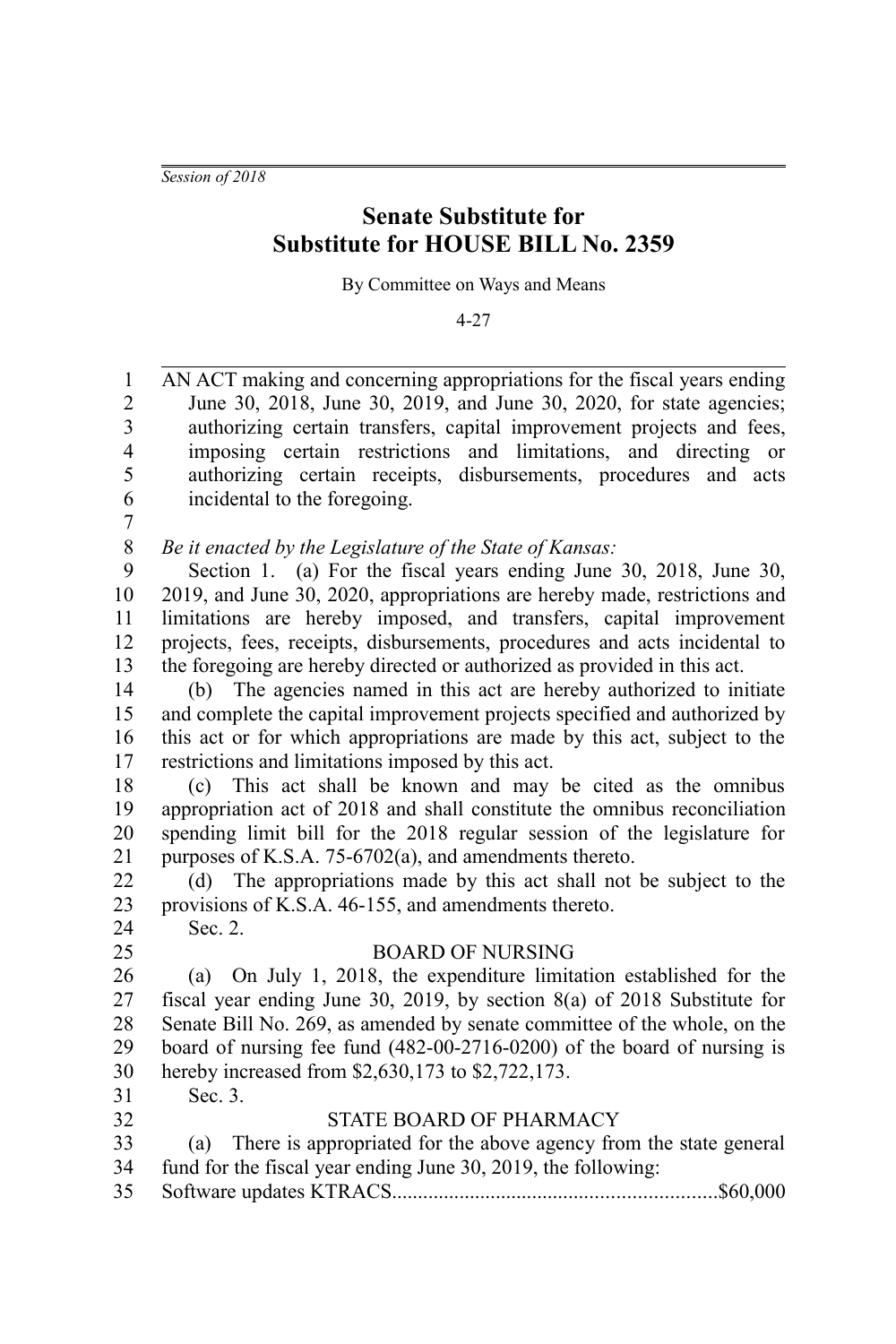1

(b) During the fiscal year ending June 30, 2019, in addition to the other purposes for which expenditures may be made by the above agency from moneys appropriated from the state general fund or in any special revenue fund or funds for fiscal year 2019 as authorized by chapter 104 of the 2017 Session Laws of Kansas, this or any other appropriation act of the 2018 regular session of the legislature, expenditures shall be made by such agency from such moneys, notwithstanding the provisions of the prescription monitoring program act, or any other statute, to require information to be submitted to the prescription monitoring program by licensed veterinarians in the state of Kansas and to allow licensed veterinarians to receive data from the prescription monitoring program, subject to the requirements of the prescription monitoring program act. Sec. 4. ATTORNEY GENERAL (a) There is hereby appropriated for the above agency from the following special revenue fund or funds for the fiscal year ending June 30, 2019, all moneys now or hereafter lawfully credited to and available in such fund or funds, except that expenditures other than refunds authorized by law shall not exceed the following: State medicaid fraud forfeiture fund.................................................No limit Sec. 5. INSURANCE DEPARTMENT (a) There is appropriated for the above agency from the following special revenue fund or funds for the fiscal year ending June 30, 2019, all moneys now or hereafter lawfully credited to and available in such fund or funds, except that expenditures other than refunds authorized by law shall not exceed the following: Captive insurance regulatory and supervision fund..........................................................................No limit Sec. 6. KANSAS HUMAN RIGHTS COMMISSION (a) There is appropriated for the above agency from the following special revenue fund or funds for the fiscal year ending June 30, 2019, all moneys now or hereafter lawfully credited to and available in such fund or funds, except that expenditures other than refunds authorized by law shall not exceed the following: Database conversion fund.................................................................No limit Sec. 7. DEPARTMENT OF ADMINISTRATION (a) There is appropriated for the above agency from the following special revenue fund or funds for the fiscal year ending June 30, 2019, all moneys now or hereafter lawfully credited to and available in such fund or 2 3 4 5 6 7 8 9 10 11 12 13 14 15 16 17 18 19 20 21 22 23 24 25 26 27 28 29 30 31 32 33 34 35 36 37 38 39 40 41 42

funds, except that expenditures other than refunds authorized by law shall 43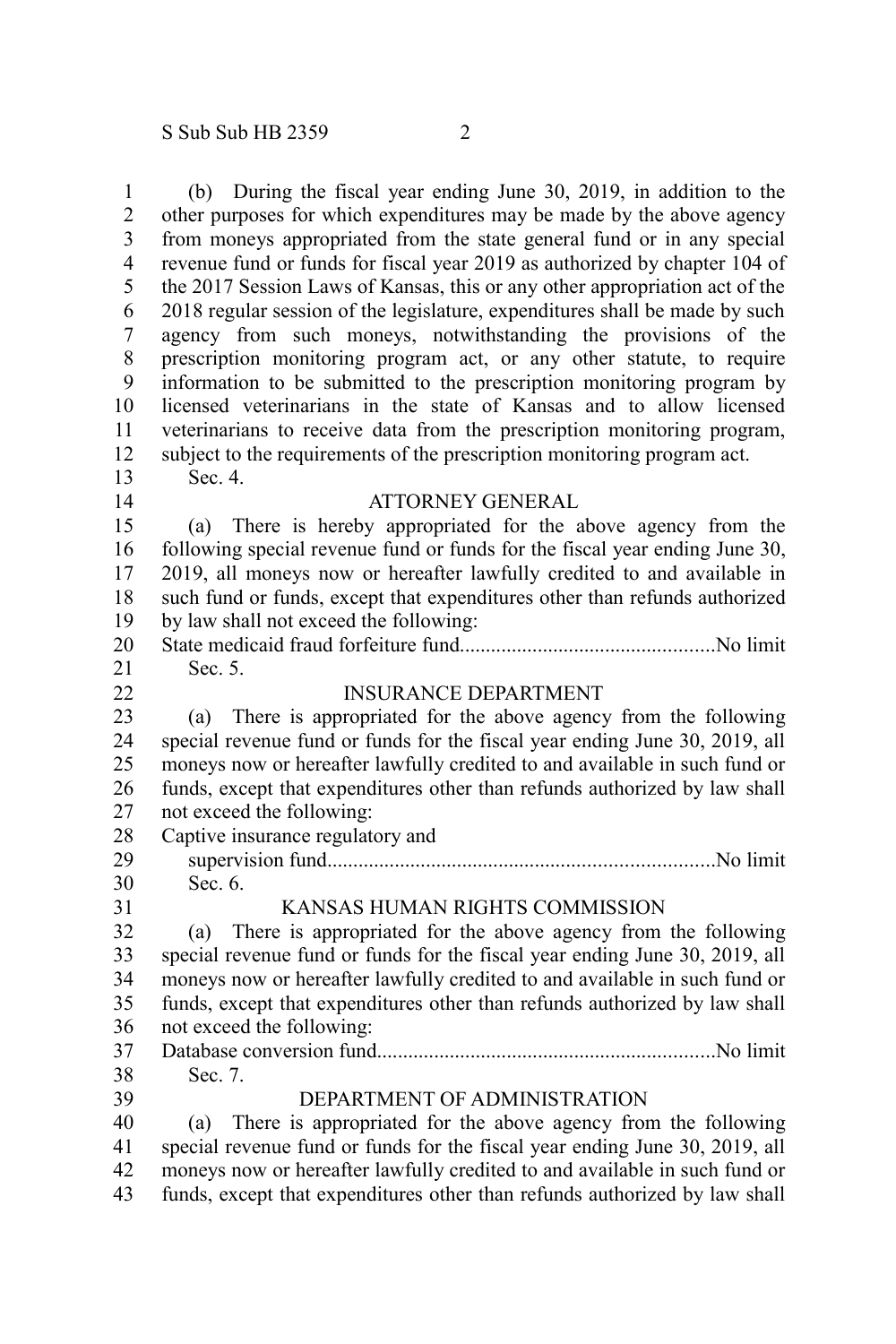not exceed the following: 1

| 3 Sec. 8. |  |
|-----------|--|

4

# DEPARTMENT OF REVENUE

(a) On the effective date of this act, the expenditure limitation established for the fiscal year ending June 30, 2018, by section 46(b) of 2018 Substitute for Senate Bill No. 269, as amended by senate committee of the whole, for the division of vehicles operating fund (565-00-2089- 2020) of the department of revenue is hereby increased from \$46,685,210 to \$48,685,210. 5 6 7 8 9 10

(b) On the effective date of this act, or as soon thereafter as moneys are available, the director of accounts and reports shall transfer \$2,000,000 from the state highway fund (276-00-4100-4100) of the department of transportation to the division of vehicles operating fund (565-00-2089- 2020) of the department of revenue. 11 12 13 14 15

16 17 Sec. 9.

## DEPARTMENT OF REVENUE

(a) On July 1, 2018, the expenditure limitation established for the fiscal year ending June 30, 2019, by section 47(b) of 2018 Substitute for Senate Bill No. 269, as amended by senate committee of the whole, for the division of vehicles operating fund (565-00-2089-2020) of the department of revenue is hereby increased from \$46,268,528 to \$48,268,528. 18 19 20 21 22

(b) On July 1, 2018, or as soon thereafter as moneys are available, the director of accounts and reports shall transfer \$2,000,000 from the state highway fund (276-00-4100-4100) of the department of transportation to the division of vehicles operating fund (565-00-2089-2020) of the department of revenue. 23 24 25 26 27

(c) There is appropriated for the above agency from the following special revenue fund or funds for the fiscal year ending June 30, 2019, all moneys now or hereafter lawfully credited to and available in such fund or funds, except that expenditures other than refunds authorized by law shall not exceed the following: 28 29 30 31 32

Alcoholic beverage control modernization fund..............................No limit Native American veterans' income tax refund fund..........................No limit Sec. 10. 33 34 35

36 37

#### DEPARTMENT OF HEALTH AND ENVIRONMENT — DIVISION OF PUBLIC HEALTH

(a) There is appropriated for the above agency from the state general fund for the fiscal year ending June 30, 2018, the following: 38 39

- Operating expenditures (including official 40
- hospitality) health (264-00-1000-0270).......................................\$6,900 41
- (b) There is appropriated for the above agency from the following special revenue fund 42 43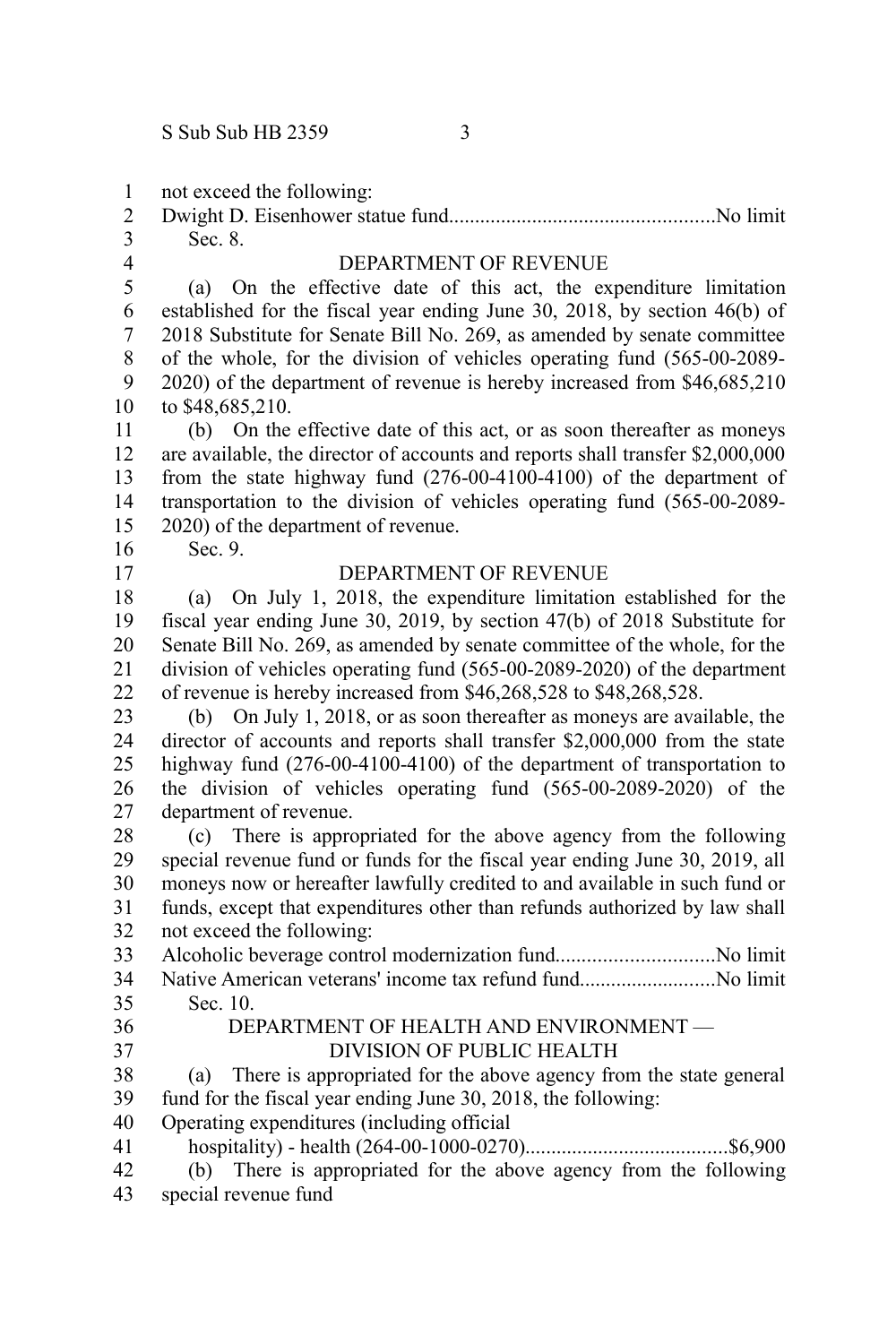| $\mathbf{1}$   | or funds for the fiscal year ending June 30, 2018, all moneys now or                             |  |  |
|----------------|--------------------------------------------------------------------------------------------------|--|--|
| $\overline{c}$ | hereafter lawfully credited to and available in such fund or funds, except                       |  |  |
| 3              | that expenditures other than refunds authorized by law shall not exceed the                      |  |  |
| $\overline{4}$ | following:                                                                                       |  |  |
| 5              | Campus sexual assault prevention                                                                 |  |  |
| 6              |                                                                                                  |  |  |
| $\overline{7}$ | Sec. 11.                                                                                         |  |  |
| 8              | DEPARTMENT OF HEALTH AND ENVIRONMENT -                                                           |  |  |
| 9              | DIVISION OF PUBLIC HEALTH                                                                        |  |  |
| 10             | There is appropriated for the above agency from the state general<br>(a)                         |  |  |
| 11             | fund for the fiscal year ending June 30, 2019, the following:                                    |  |  |
| 12             | Operating expenditures (including official                                                       |  |  |
| 13             |                                                                                                  |  |  |
| 14             | (b) There is appropriated for the above agency from the following                                |  |  |
| 15             | special revenue fund or funds for the fiscal year ending June 30, 2019, all                      |  |  |
| 16             | moneys now or hereafter lawfully credited to and available in such fund or                       |  |  |
| 17             | funds, except that expenditures other than refunds authorized by law shall                       |  |  |
| 18             | not exceed the following:                                                                        |  |  |
| 19             | Campus sexual assault prevention                                                                 |  |  |
| 20             |                                                                                                  |  |  |
| 21             | Child care criminal background and fingerprint fundNo limit                                      |  |  |
| 22             | Sec. 12.                                                                                         |  |  |
| 23             | DEPARTMENT OF HEALTH AND ENVIRONMENT -                                                           |  |  |
| 24             | DIVISION OF HEALTH CARE FINANCE                                                                  |  |  |
| 25             | There is appropriated for the above agency from the state general<br>(a)                         |  |  |
| 26             | fund for the fiscal year ending June 30, 2018, the following:                                    |  |  |
| 27             | Other medical assistance (264-00-1000-3026)\$22,800,000                                          |  |  |
| 28             | Sec. 13.                                                                                         |  |  |
| 29             | DEPARTMENT OF HEALTH AND ENVIRONMENT -                                                           |  |  |
| 30             | DIVISION OF HEALTH CARE FINANCE                                                                  |  |  |
| 31             | There is appropriated for the above agency from the state general<br>(a)                         |  |  |
| 32             | fund for the fiscal year ending June 30, 2019, the following:                                    |  |  |
| 33             |                                                                                                  |  |  |
| 34             | Provided, however, That during fiscal years 2018 and 2019, if any new                            |  |  |
| 35             | eligibility requirements or limitations are imposed by any state agency to                       |  |  |
| 36             | receive state medicaid services under the Kansas medical assistance                              |  |  |
| 37             | program, then on the effective date of such imposition, the amounts                              |  |  |
| 38             | appropriated for the department of health and environment – division of                          |  |  |
| 39             | health care for the fiscal year ending June 30, 2019, by section 95(a) of                        |  |  |
| 40             | chapter 104 of the 2017 Session Laws of Kansas and section 58(a) of                              |  |  |
| 41             |                                                                                                  |  |  |
|                | Substitute for Senate Bill No. 269, as amended by senate committee of the                        |  |  |
| 42<br>43       | whole, from the state general fund in the other medical assistance account<br>are hereby lapsed. |  |  |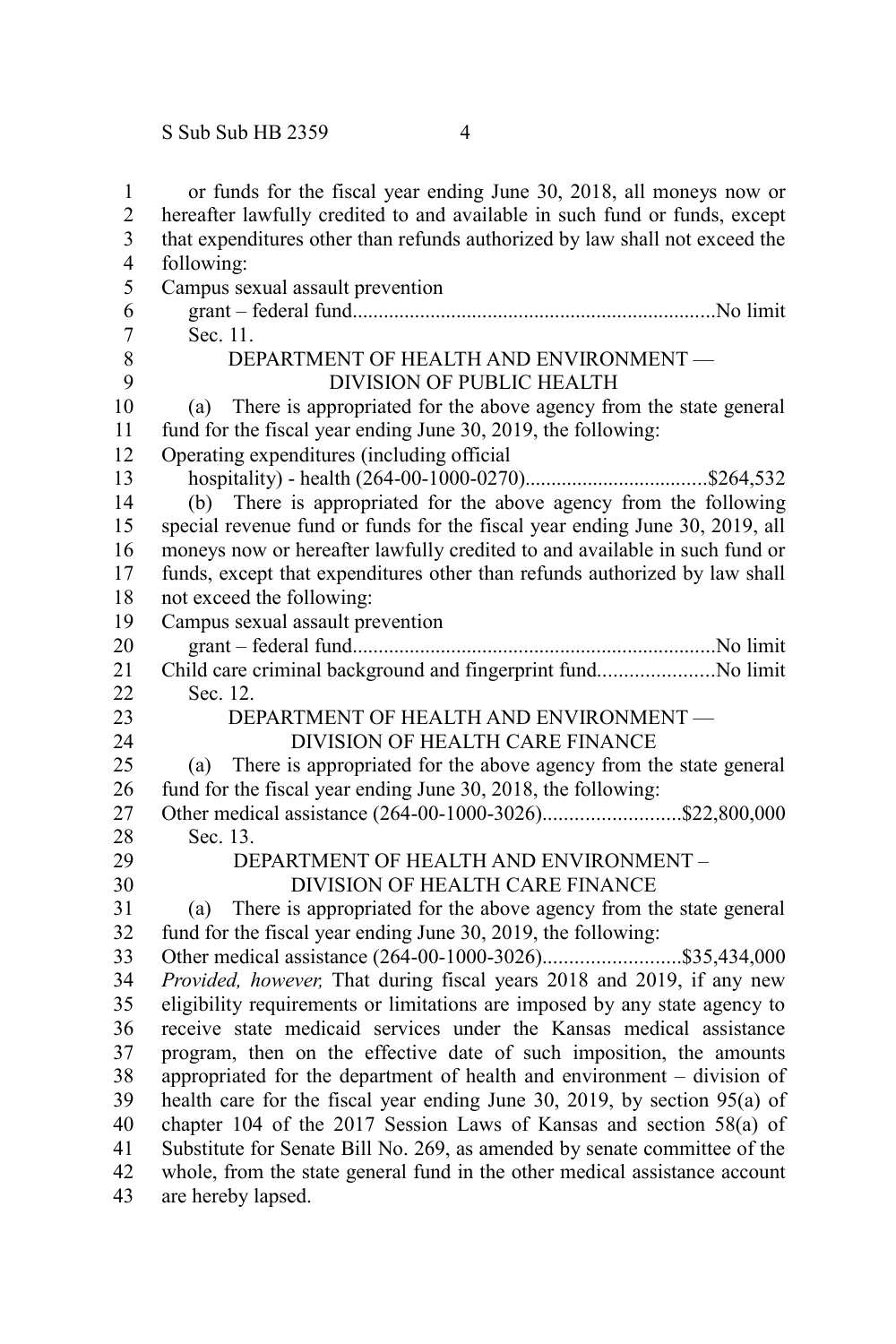(b) During the fiscal year ending June 30, 2019, in addition to the other purposes for which expenditures may be made by the department of health and environment – division of health care finance from moneys appropriated from the state general fund or in any special revenue fund or funds by chapter 104 of the 2017 Session Laws of Kansas, this or any other appropriation act of the 2018 regular session of the legislature, expenditures shall be made by the above agency from such moneys in an amount not to exceed \$350,000 of state moneys, plus any associated federal matching moneys, to provide coverage and reimburse any participating healthcare provider under the Kansas medical assistance program for tobacco cessation treatments for any state medicaid recipient, including: Any United States food and drug administration-approved medication prescribed as a tobacco cessation treatment; and individual, group or telephone counseling for tobacco cessation, as defined by the United States centers for medicare and medicaid services for purposes of medicaid reimbursement: *Provided,* That the above agency and any managed care organization administering state medicaid services shall not impose any prior authorization requirements upon any treatments prescribed or ordered for tobacco cessation purposes by a participating healthcare provider: *Provided, however,* That a recipient of state medicaid services shall not be limited in the number of covered tobacco cessation attempts for counseling treatments, whether on an annual, lifetime or other basis, but shall be limited to four covered tobacco cessation attempts per year for medication treatment: *And provided, however,* That the above agency shall implement and administer this subsection in accordance with federal law and requirements imposed by the United States centers for medicare and medicaid services: *Provided further,* That the above agency shall submit to the United States centers for medicare and medicaid services any approval request necessary to implement this subsection. Sec. 14. DEPARTMENT OF HEALTH AND ENVIRONMENT — DIVISION OF ENVIRONMENT (a) There is appropriated for the above agency from the following special revenue fund or funds for the fiscal year ending June 30, 2018, all moneys now and hereafter lawfully credited to and available in such fund or funds, except that expenditures other than refunds authorized by law shall not exceed the following: EPA multi-purpose grant fund (264-00-3103-3630)............................................................No limit Sec. 15. DEPARTMENT OF HEALTH AND ENVIRONMENT — DIVISION OF ENVIRONMENT 1 2 3 4 5 6 7 8 9 10 11 12 13 14 15 16 17 18 19 20 21 22 23 24 25 26 27 28 29 30 31 32 33 34 35 36 37 38 39 40 41 42

(a) There is appropriated for the above agency from the state general 43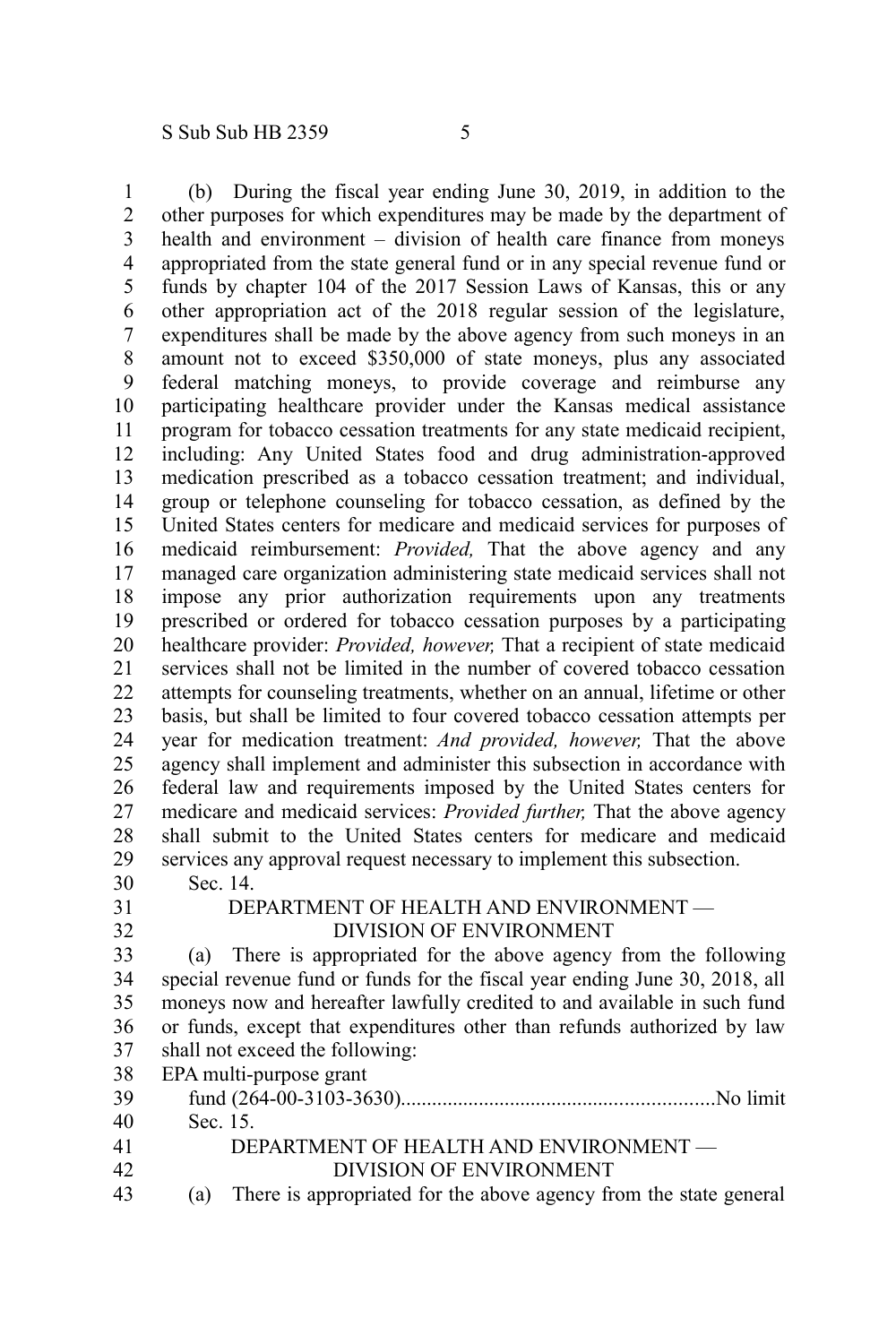| $\mathbf{1}$<br>$\overline{c}$ | fund for the fiscal year ending June 30, 2019, the following:<br>Operating expenditures (including official |
|--------------------------------|-------------------------------------------------------------------------------------------------------------|
| 3                              |                                                                                                             |
| $\overline{4}$                 | (b) There is appropriated for the above agency from the following                                           |
| 5                              | special revenue fund or funds for the fiscal year ending June 30, 2019, all                                 |
| 6                              | moneys now and hereafter lawfully credited to and available in such fund                                    |
| $\overline{7}$                 | or funds, except that expenditures other than refunds authorized by law                                     |
| 8                              | shall not exceed the following:                                                                             |
| 9                              | EPA multi-purpose grant                                                                                     |
| 10                             |                                                                                                             |
| 11                             | Sec. 16.                                                                                                    |
| 12                             | KANSAS DEPARTMENT FOR AGING                                                                                 |
| 13                             | AND DISABILITY SERVICES                                                                                     |
| 14                             | (a) There is appropriated for the above agency from the state general                                       |
| 15                             | fund for the fiscal year ending June 30, 2018, the following:                                               |
| 16                             | $LTC$ – medicaid assistance –                                                                               |
| 17                             |                                                                                                             |
| 18                             | (b) On the effective date of this act, the expenditure limitation                                           |
| 19                             | established for the fiscal year ending June 30, 2018, by section 59(f) of                                   |
| 20                             | 2018 Substitute for Senate Bill No. 269, as amended by senate committee                                     |
| 21                             | of the whole, on the problem gambling and addictions grant fund (039-00-                                    |
| 22                             | 2371-2371) of the Kansas department for aging and disability services is                                    |
| 23                             | hereby increased from \$5,822,437 to \$6,822,437.                                                           |
| 24                             | Sec. 17.                                                                                                    |
| 25                             | KANSAS DEPARTMENT FOR AGING                                                                                 |
| 26                             | AND DISABILITY SERVICES                                                                                     |
| 27                             | There is appropriated for the above agency from the state general<br>(a)                                    |
| 28                             | fund for the fiscal year ending June 30, 2019, the following:                                               |
| 29                             | $LTC$ – medicaid assistance –                                                                               |
| 30                             |                                                                                                             |
| 31                             |                                                                                                             |
| 32                             | Nursing facilities regulation - title XIX (039-00-1000-0712) \$8,000                                        |
| 33                             | (b) On July 1, 2018, the $$673,756$ appropriated for the above agency                                       |
| 34                             | for the fiscal year ending June 30, 2019, by section $100(a)$ of chapter 104                                |
| 35                             | of the 2017 Session Laws of Kansas from the state general fund in the                                       |
| 36                             | health occupational credentialing account (039-00-1000-0800) is hereby                                      |
| 37                             | lapsed.                                                                                                     |
| 38                             | There is appropriated for the above agency from the following<br>(c)                                        |
| 39                             | special revenue fund or funds for the fiscal year ending June 30, 2019, all                                 |
| 40                             | moneys now or hereafter lawfully credited to and available in such fund or                                  |
| 41                             | funds, except that expenditures other than refunds authorized by law shall                                  |
| 42                             | not exceed the following:                                                                                   |
| 43                             |                                                                                                             |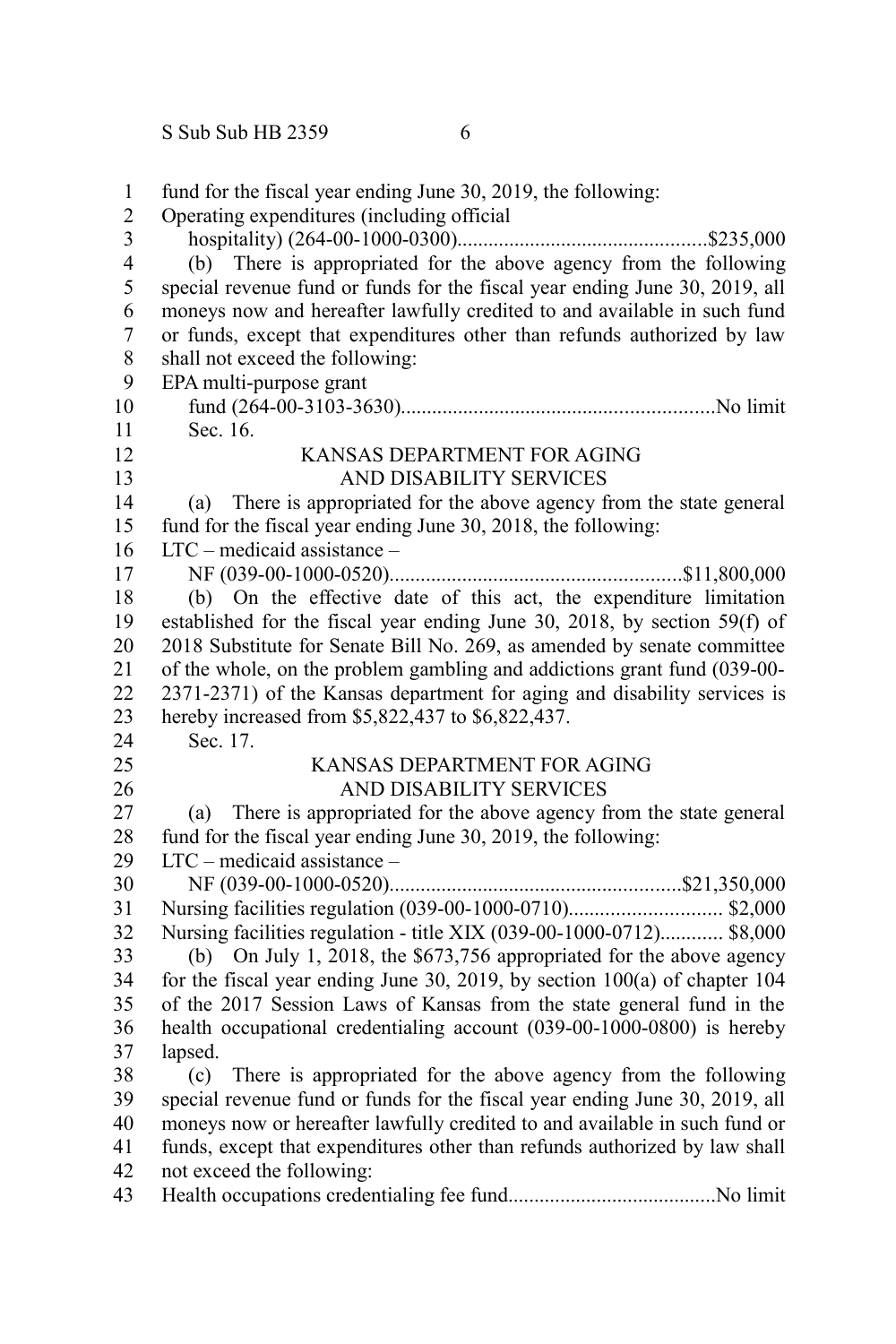(d) During the fiscal year ending June 30, 2019, in addition to the other purposes for which expenditures may be made by the above agency from moneys appropriated from the state general fund or from any special revenue fund or funds for fiscal year 2019 by chapter 104 of the 2017 Session Laws of Kansas, this or any other appropriation act of the 2018 regular session of the legislature, expenditures shall be made by the above agency from such moneys, not to exceed \$50,000, to continue the mental health task force established by section 99(r) of chapter 104 of the 2017 Session Laws of Kansas: *Provided,* That in addition to the members appointed to the task force pursuant to section  $99(r)$  of chapter 104 of the 2017 Session Laws of Kansas, the task force shall consist of two additional members, one to be appointed by the Kansas hospital association and one to be appointed by the Kansas association for the medically underserved: *Provided further,* That such task force shall study the following topics: The Kansas mental health delivery system, including a prioritization of, or the creation of, a strategic plan addressing the recommendations of the report filed on January 8, 2018; ascertaining the total number of psychiatric beds needed to most effectively deliver mental health services and the location where such services would be best provided in Kansas, working in conjunction with the entity that facilitated the task force's activities in fiscal year 2018; and any other matters relating to mental health services as such task force deems appropriate: *And provided further,* That such task force shall submit a report on the task force's findings to the senate standing committees on ways and means and public health and welfare and the house of representatives standing committees on appropriations and health and human services on or before January 14, 2019. (e) On July 1, 2018, the expenditure limitation established for the fiscal year ending June 30, 2019, by section 60(f) of 2018 Substitute for Senate Bill No. 269, as amended by senate committee of the whole, on the 1 2 3 4 5 6 7 8 9 10 11 12 13 14 15 16 17 18 19 20 21 22 23 24 25 26 27 28 29

problem gambling and addictions grant fund (039-00-2371-2371) of the Kansas department for aging and disability services is hereby increased from \$5,825,996 to \$6,825,996. 30 31 32

33

34 35 Sec. 18.

#### KANSAS DEPARTMENT FOR CHILDREN AND FAMILIES

(a) There is appropriated for the above agency from the state general fund for the fiscal year ending June 30, 2018, the following: 36 37

Youth services aid and assistance (629-00-1000-7020)................\$5,930,153 Sec. 19. 38 39

#### KANSAS DEPARTMENT FOR CHILDREN AND FAMILIES 40 41

(a) There is appropriated for the above agency from the state general fund for the fiscal year ending June 30, 2019, the following: 42 43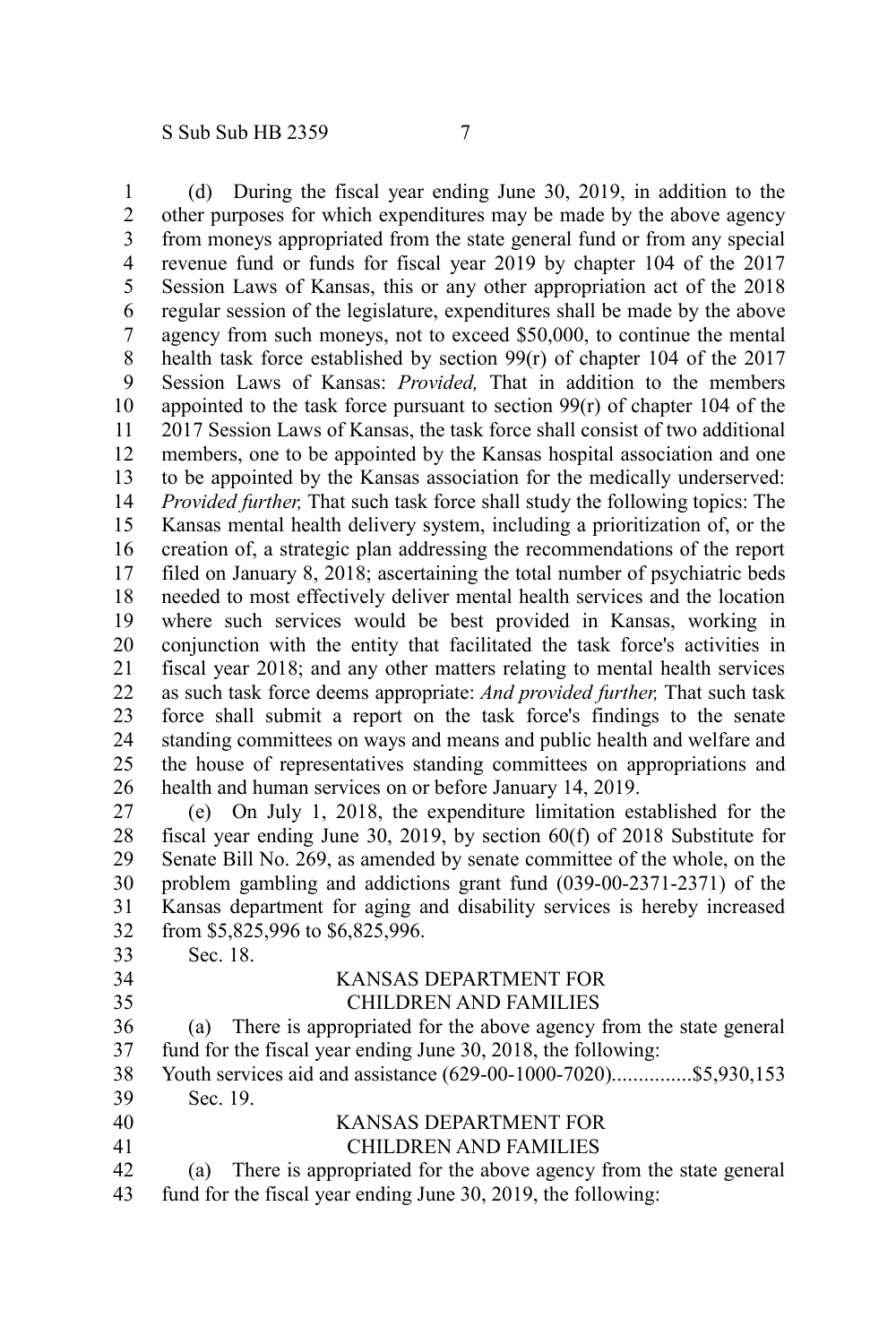| 1                       | Youth services aid and assistance (629-00-1000-7020)\$12,155,270                 |
|-------------------------|----------------------------------------------------------------------------------|
| $\overline{2}$          | Sec. 20.                                                                         |
| $\overline{\mathbf{3}}$ | DEPARTMENT OF EDUCATION                                                          |
| $\overline{\mathbf{4}}$ | There is appropriated for the above agency from the state general<br>(a)         |
| 5                       | fund for the fiscal year ending June 30, 2018, the following:                    |
| 6                       |                                                                                  |
| $\overline{7}$          | On the effective date of this act, of the \$15,257,000 appropriated<br>(b)       |
| $\,$ 8 $\,$             | for the above agency for the fiscal year ending June 30, 2018, by section        |
| 9                       | 63(a) of 2018 Substitute for Senate Bill No. 269, as amended by senate           |
| 10                      | committee of the whole, from the state general fund in the KPERS -               |
| 11                      | employer contributions $-$ USDs account (652-00-1000-0110), the sum of           |
| 12                      | \$5,444,000 is hereby lapsed.                                                    |
| 13                      | (c) On the effective date of this act, of the $$2,804,000$ appropriated          |
| 14                      | for the above agency for the fiscal year ending June 30, 2018, by section        |
| 15                      | 63(a) of 2018 Substitute for Senate Bill No. 269, as amended by senate           |
| 16                      | committee of the whole, from the state general fund in the KPERS -               |
| 17                      | employer contributions account (652-00-1000-0100), the sum of \$664,000          |
| 18                      | is hereby lapsed.                                                                |
| 19                      | Sec. 21.                                                                         |
| 20                      | DEPARTMENT OF EDUCATION                                                          |
| 21<br>22                | There is appropriated for the above agency from the state general<br>(a)         |
|                         | fund for the fiscal year ending June 30, 2019, the following:                    |
| 23<br>24                | KPERS - employer contributions (652-00-1000-0100)\$1,000,000                     |
| 25                      | KPERS - employer contributions -                                                 |
|                         |                                                                                  |
| 26<br>27                |                                                                                  |
|                         |                                                                                  |
| 28<br>29                | There is appropriated for the above agency from the children's                   |
| 30                      | (b)<br>initiatives fund for the fiscal year ending June 30, 2019, the following: |
| 31                      |                                                                                  |
| 32                      | Parent education program (652-00-2000-2510)\$1,000,000                           |
| 33                      | Sec. 22.                                                                         |
| 34                      | FORT HAYS STATE UNIVERSITY                                                       |
| 35                      | There is appropriated for the above agency from the state general<br>(a)         |
| 36                      | fund for the fiscal year ending June 30, 2019, the following:                    |
| 37                      | Operating expenditures (including                                                |
| 38                      |                                                                                  |
| 39                      |                                                                                  |
| 40                      | Kansas wetlands education center at                                              |
| 41                      |                                                                                  |
| 42                      | Kansas academy of math and                                                       |
| 43                      |                                                                                  |
|                         |                                                                                  |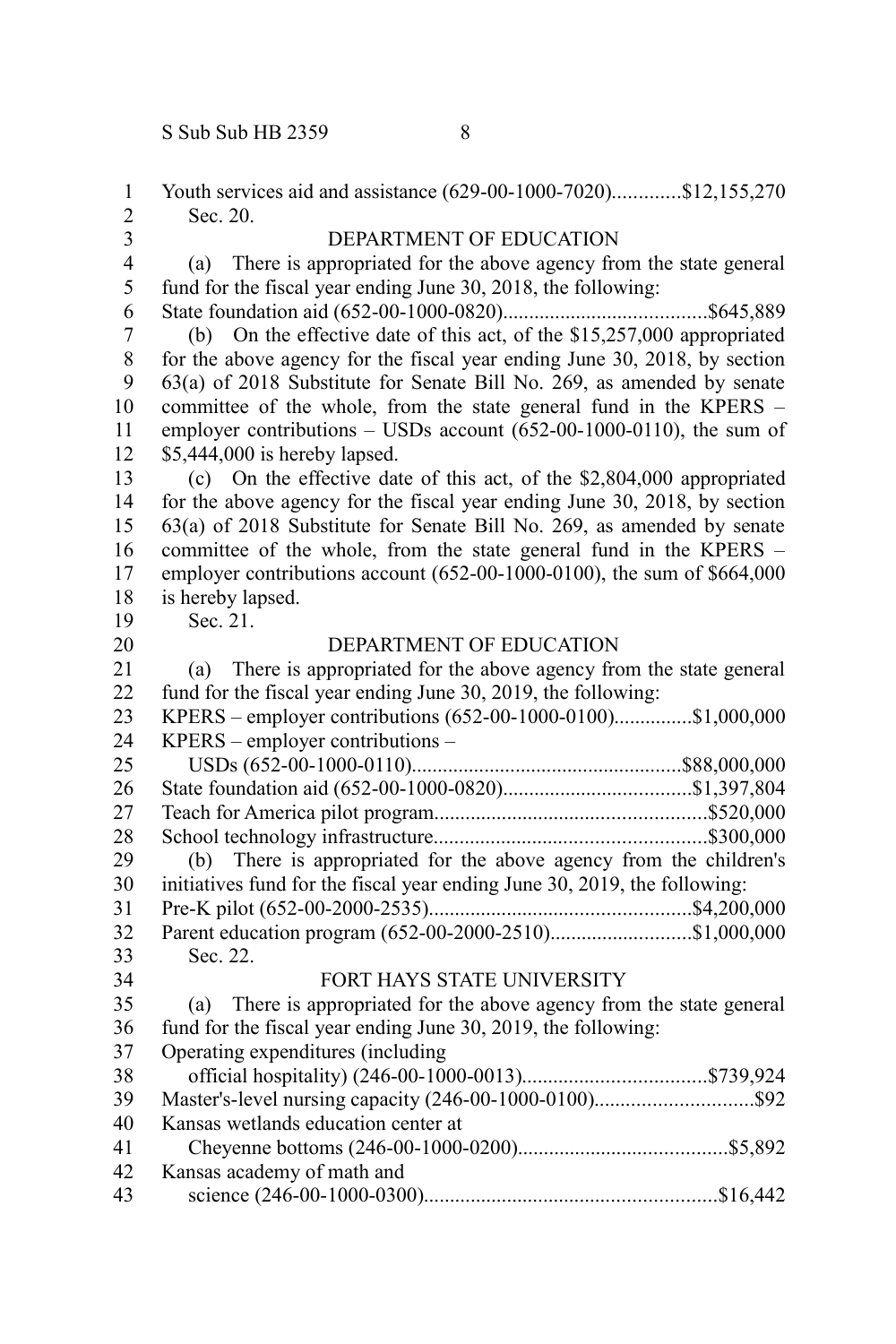| 1                       | Sec. 23.                                                                 |
|-------------------------|--------------------------------------------------------------------------|
| $\overline{2}$          | KANSAS STATE UNIVERSITY                                                  |
| $\overline{\mathbf{3}}$ | There is appropriated for the above agency from the state general<br>(a) |
| $\overline{4}$          | fund for the fiscal year ending June 30, 2019, the following:            |
| 5                       | Operating expenditures (including official                               |
| 6                       |                                                                          |
| $\overline{7}$          | Midwest institute for comparative stem                                   |
| 8                       |                                                                          |
| 9                       |                                                                          |
| 10                      | Kansas state university polytechnic                                      |
| 11                      |                                                                          |
| 12                      | Sec. 24.                                                                 |
| 13                      | KANSAS STATE UNIVERSITY EXTENSION SYSTEMS                                |
| 14                      | AND AGRICULTURE RESEARCH PROGRAMS                                        |
| 15                      | There is appropriated for the above agency from the state general<br>(a) |
| 16                      | fund for the fiscal year ending June 30, 2019, the following:            |
| 17                      | Cooperative extension service (including official                        |
| 18                      |                                                                          |
| 19                      | Agricultural experiment stations (including official                     |
| 20                      |                                                                          |
| 21                      | Sec. 25.                                                                 |
| 22                      | KANSAS STATE UNIVERSITY                                                  |
| 23                      | VETERINARY MEDICAL CENTER                                                |
| 24                      | There is appropriated for the above agency from the state general<br>(a) |
| 25                      | fund for the fiscal year ending June 30, 2019, the following:            |
| 26                      | Operating expenditures (including official                               |
| 27                      |                                                                          |
| 28                      |                                                                          |
| 29                      | Sec. 26.                                                                 |
| 30                      | <b>EMPORIA STATE UNIVERSITY</b>                                          |
| 31                      | There is appropriated for the above agency from the state general<br>(a) |
| 32                      | fund for the fiscal year ending June 30, 2019, the following:            |
| 33                      |                                                                          |
| 34                      | Operating expenditures (including official                               |
| 35                      |                                                                          |
| 36                      |                                                                          |
| 37                      | Nat'l Board Cert/Future Teacher                                          |
| 38                      |                                                                          |
| 39                      | Sec. 27.                                                                 |
| 40                      | PITTSBURG STATE UNIVERSITY                                               |
| 41                      | (a) There is appropriated for the above agency from the state general    |
| 42                      | fund for the fiscal year ending June 30, 2019, the following:            |
| 43                      | Operating expenditures (including official                               |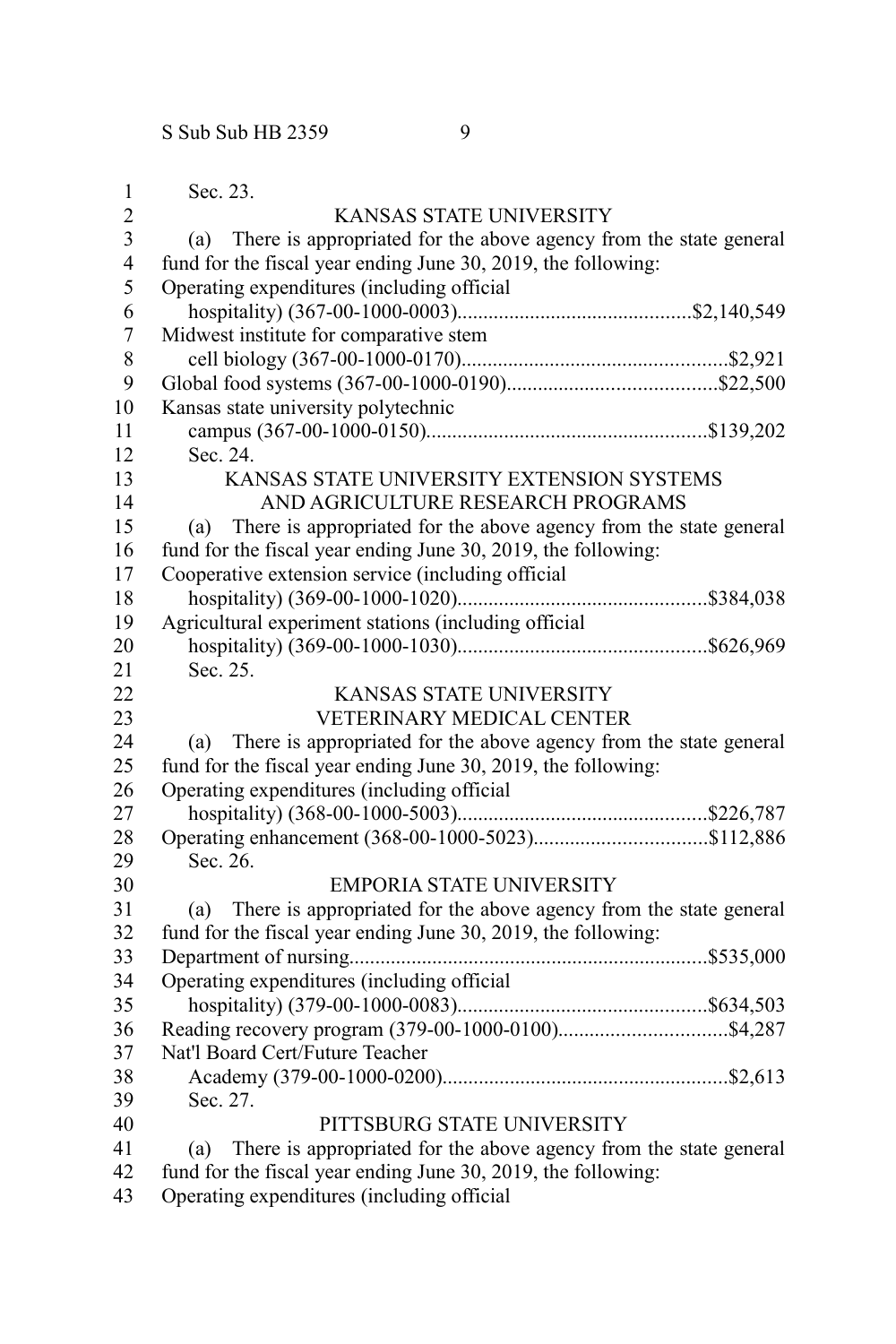S Sub Sub HB 2359 10

| $\mathbf{1}$     |                                                                          |  |
|------------------|--------------------------------------------------------------------------|--|
| $\overline{c}$   |                                                                          |  |
| 3                |                                                                          |  |
| $\overline{4}$   | Sec. 28.                                                                 |  |
| 5                | <b>UNIVERSITY OF KANSAS</b>                                              |  |
| 6                | There is appropriated for the above agency from the state general<br>(a) |  |
| $\boldsymbol{7}$ | fund for the fiscal year ending June 30, 2019, the following:            |  |
| 8                | Operating expenditures (including official                               |  |
| 9                |                                                                          |  |
| 10               | Umbilical cord matrix project (682-00-1000-0370)\$2,945                  |  |
| 11               |                                                                          |  |
| 12               | Sec. 29.                                                                 |  |
| 13               | UNIVERSITY OF KANSAS MEDICAL CENTER                                      |  |
| 14               | There is appropriated for the above agency from the state general<br>(a) |  |
| 15               | fund for the fiscal year ending June 30, 2019, the following:            |  |
| 16               | Operating expenditures (including official                               |  |
| 17               |                                                                          |  |
| 18               | Medical scholarships and                                                 |  |
| 19               |                                                                          |  |
| 20               | Midwest stem cell therapy                                                |  |
| 21               |                                                                          |  |
| 22               |                                                                          |  |
| 23               | Sec. 30.                                                                 |  |
| 24               | WICHITA STATE UNIVERSITY                                                 |  |
| 25               | There is appropriated for the above agency from the state general<br>(a) |  |
| 26               | fund for the fiscal year ending June 30, 2019, the following:            |  |
| 27               | Operating expenditures (including                                        |  |
| 28               |                                                                          |  |
| 29               |                                                                          |  |
| 30               |                                                                          |  |
| 31               |                                                                          |  |
| 32               | Sec. 31.                                                                 |  |
| 33               | <b>STATE BOARD OF REGENTS</b>                                            |  |
| 34               | There is appropriated for the above agency from the state general<br>(a) |  |
| 35               | fund for the fiscal year ending June 30, 2019, the following:            |  |
| 36               | Operating expenditures (including                                        |  |
| 37               |                                                                          |  |
| 38               | Midwest higher education                                                 |  |
| 39               |                                                                          |  |
| 40               |                                                                          |  |
| 41               |                                                                          |  |
| 42               |                                                                          |  |
| 43               | Military service scholarships (561-00-1000-1310)\$30,000                 |  |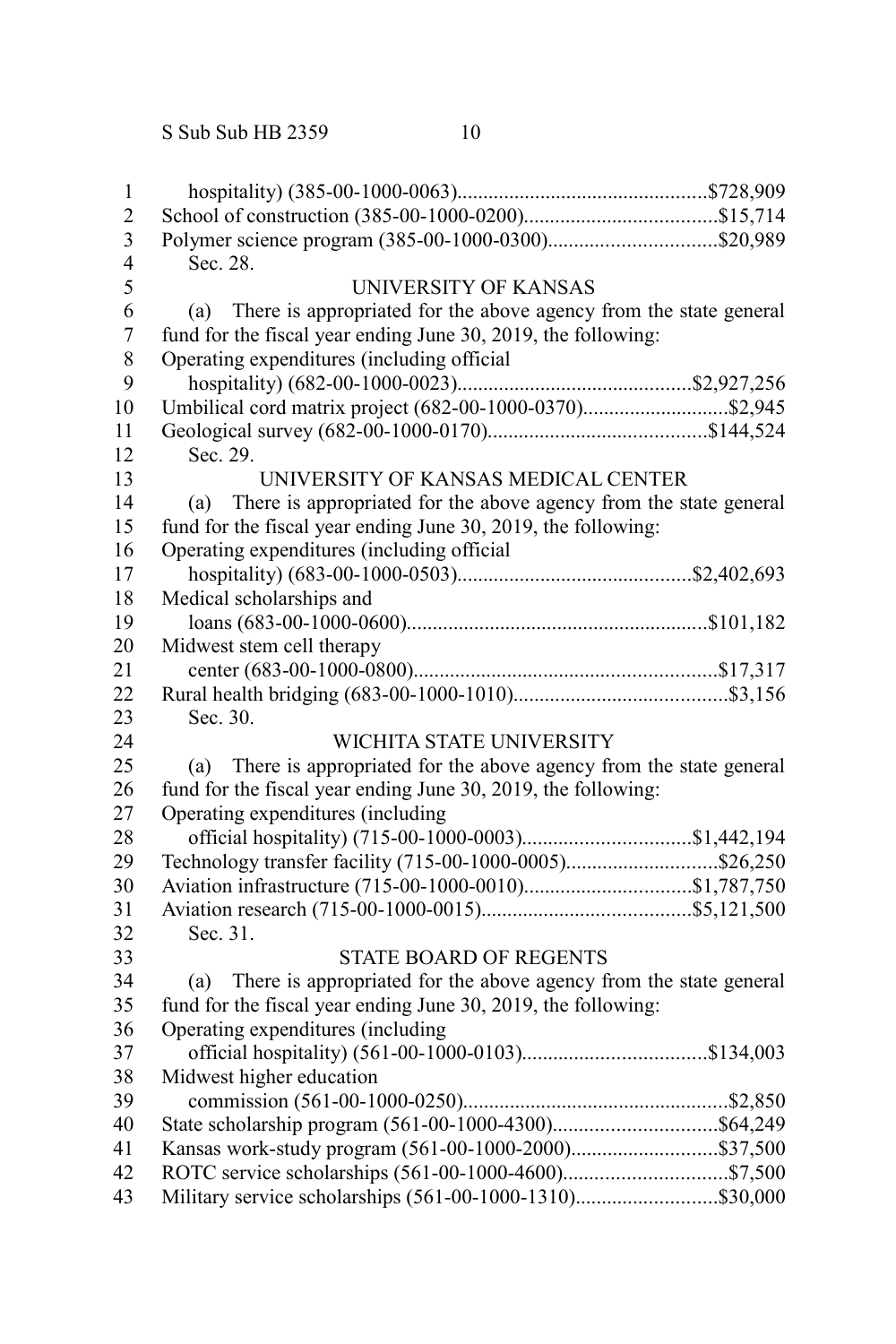| 1                       | Teachers scholarship                                                        |
|-------------------------|-----------------------------------------------------------------------------|
| $\overline{c}$          |                                                                             |
| $\overline{\mathbf{3}}$ | Nursing student scholarship                                                 |
| $\overline{4}$          |                                                                             |
| 5                       | Municipal university operating                                              |
| 6                       |                                                                             |
| $\overline{7}$          |                                                                             |
| 8                       | Postsecondary tiered technical education                                    |
| 9                       |                                                                             |
| 10                      | Non-tiered course credit                                                    |
| 11                      |                                                                             |
| 12                      | Technology equipment at community colleges                                  |
| 13                      |                                                                             |
| 14                      | Vocational education capital                                                |
| 15                      |                                                                             |
| 16                      |                                                                             |
| 17                      | Nurse educator grant                                                        |
| 18                      |                                                                             |
| 19                      | Nursing faculty and supplies grant                                          |
| 20                      |                                                                             |
| 21                      | Postsecondary technical education                                           |
| 22                      |                                                                             |
| 23                      | Tuition for technical education (561-00-1000-0120)\$8,300,000               |
| 24                      | National guard education assistance (561-00-1000-1300)\$2,129,131           |
| 25                      | Sec. 32.                                                                    |
| 26                      | <b>ADJUTANT GENERAL</b>                                                     |
| 27                      | There is appropriated for the above agency from the state general<br>(a)    |
| 28                      | fund for the fiscal year ending June 30, 2018, the following:               |
| 29                      |                                                                             |
| 30                      | Sec. 33.                                                                    |
| 31                      | <b>ADJUTANT GENERAL</b>                                                     |
| 32                      | There is appropriated for the above agency from the state general<br>(a)    |
| 33                      | fund for the fiscal year ending June 30, 2019, the following:               |
| 34                      |                                                                             |
| 35                      | (b) There is hereby appropriated for the above agency from the              |
| 36                      | following special revenue fund or funds for the fiscal year ending June 30, |
| 37                      | 2019, all moneys now or hereafter lawfully credited to and available in     |
| 38                      | such fund or funds, except that expenditures other than refunds authorized  |
| 39                      | by law shall not exceed the following:                                      |
| 40                      | Kansas national guard counter drug state forfeiture fundNo limit            |
| 41                      | Sec. 34.                                                                    |
| 42                      | <b>ATTORNEY GENERAL - KANSAS</b>                                            |
| 43                      | <b>BUREAU OF INVESTIGATION</b>                                              |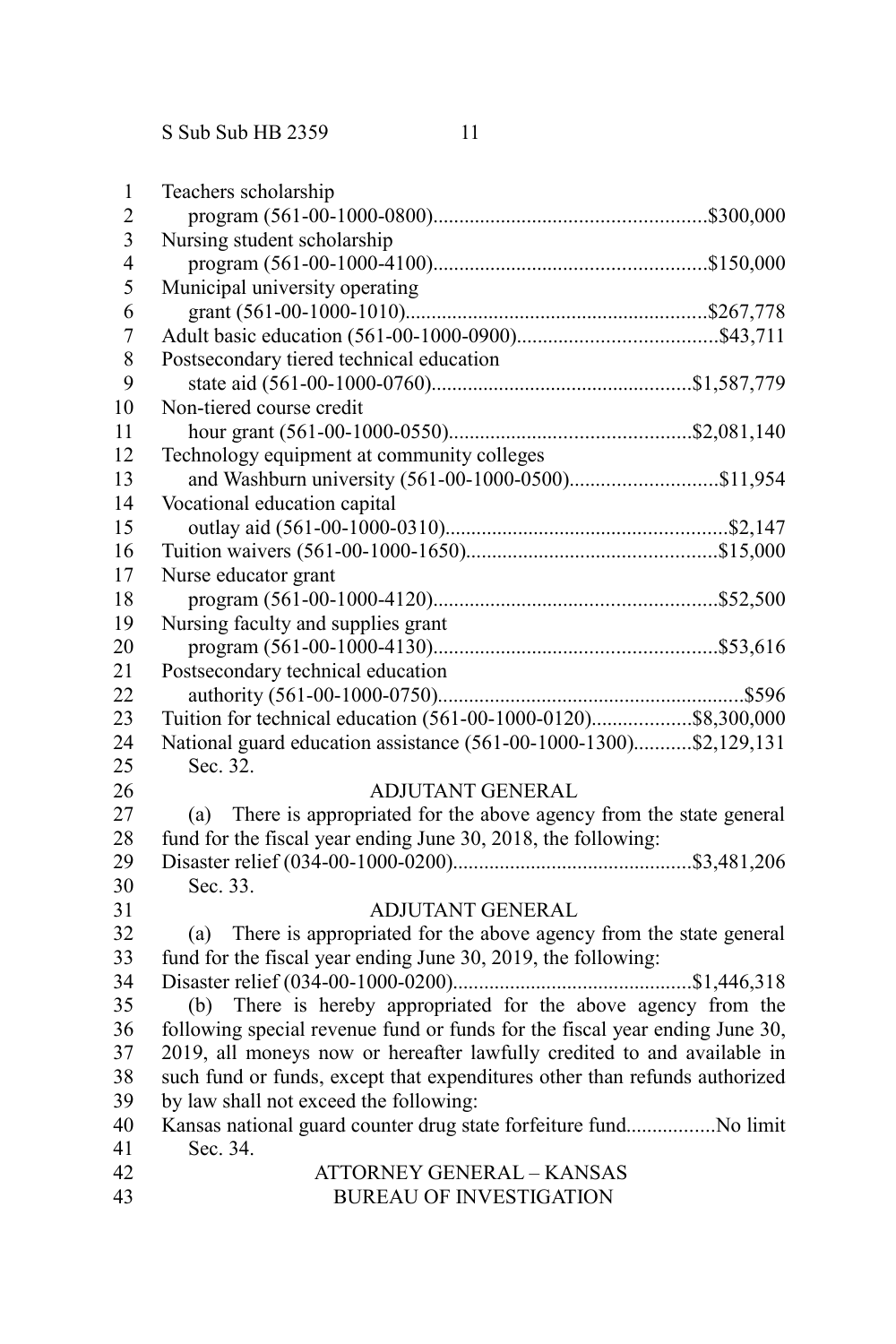(a) There is appropriated for the above agency from the state general fund for the fiscal year ending June 30, 2019, the following: Operating expenditures (083-00-1000-0083)................................\$345,188 Sec. 35. DEPARTMENT OF AGRICULTURE (a) There is hereby appropriated for the above agency from the following special revenue fund or funds for the fiscal year ending June 30, 2018, all moneys now or hereafter lawfully credited to and available in such fund or funds, except that expenditures other than refunds authorized by law shall not exceed the following: Alternative crop research act licensing fee fund........................................................................................No limit Sec. 36. DEPARTMENT OF AGRICULTURE (a) There is appropriated for the above agency from the state general fund for the fiscal year ending June 30, 2019, the following: Operating expenditures (046-00-1000-0053)..................................\$177,429 Animal traceability pilot study........................................................\$250,000 (b) There is hereby appropriated for the above agency from the following special revenue fund or funds for the fiscal year ending June 30, 2019, all moneys now or hereafter lawfully credited to and available in such fund or funds, except that expenditures other than refunds authorized by law shall not exceed the following: Alternative crop research act licensing fee fund...............................No limit Sec. 37. During the fiscal years ending June 30, 2018, June 30, 2019, and June 30, 2020, in addition to the other purposes for which expenditures may be made by the Kansas department for aging and disability services and the department of health and environment – division of health care finance from moneys appropriated from the state general fund or in any special revenue fund or funds by chapter 104 of the 2017 Session Laws of Kansas, this or any other appropriation act of the 2018 regular session of the legislature, expenditures shall be made by the Kansas department for aging and disability services and the department of health and environment – division of health care finance from such moneys to include the following individuals as eligible for services under the traumatic brain injury home and community-based services waiver under the Kansas medical assistance program: (1) Individuals with a documented brain injury acquired from a cause not already covered under the traumatic brain injury waiver, including, but not limited to, stroke, brain trauma, infection of the brain, brain tumor, anoxia or other cause; and (2) individuals of any age who would otherwise qualify for services under the traumatic brain injury waiver but for the individual's age: *Provided*, That financial eligibility requirements for children under the age 1 2 3 4 5 6 7 8 9 10 11 12 13 14 15 16 17 18 19 20 21 22 23 24 25 26 27 28 29 30 31 32 33 34 35 36 37 38 39 40 41 42 43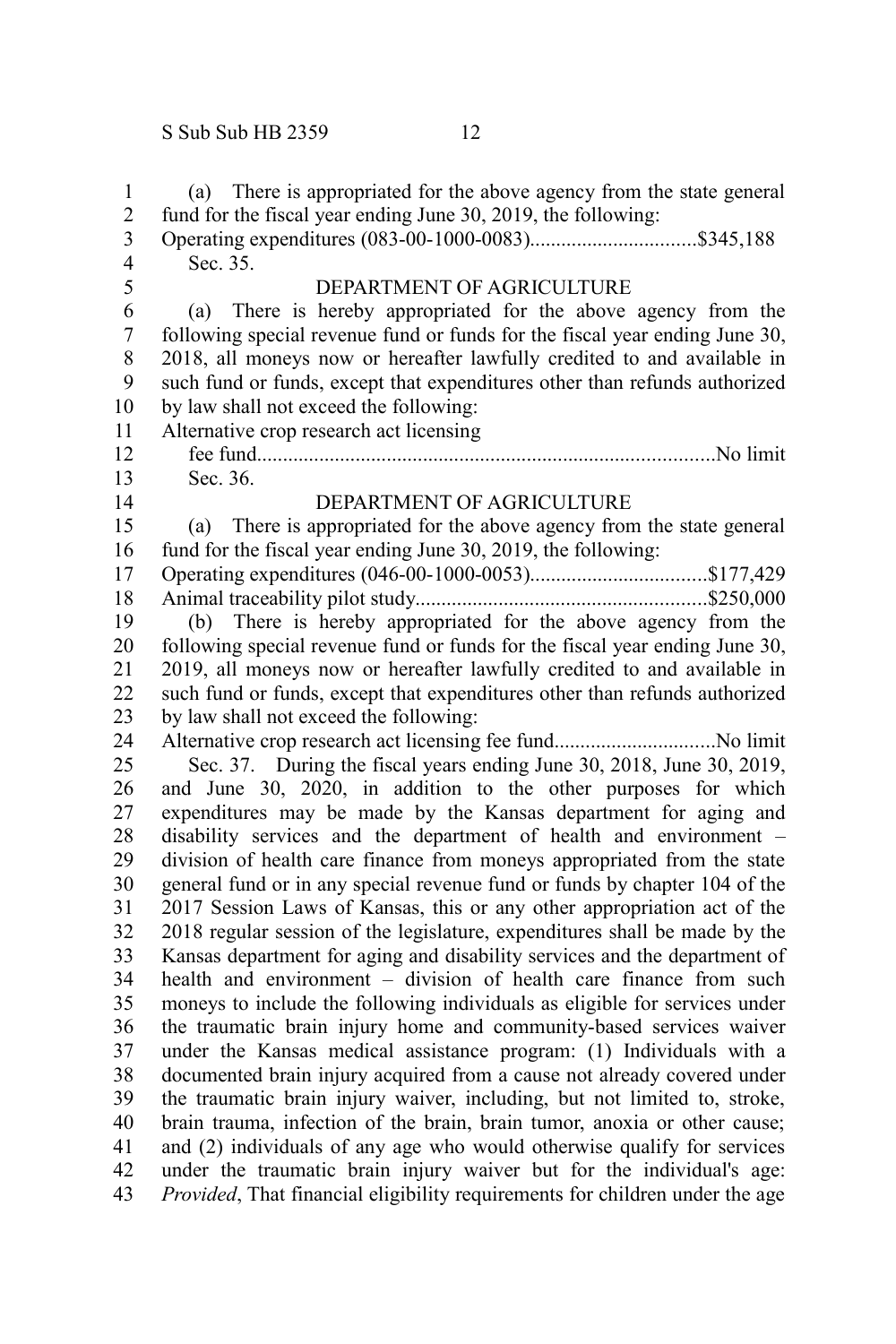of 18 years to receive such waiver services shall be the same as financial eligibility requirements for children under the age of 18 years to receive services under the serious emotional disturbance waiver: *Provided, however*, That the Kansas department for aging and disability services and the department of health and environment – division of health care finance shall implement and administer this section in accordance with federal law and requirements imposed by the United States centers for medicare and medicaid services: *Provided further,* That the Kansas department for aging and disability services and the department of health and environment – division of health care finance shall submit to the United States centers for medicare and medicaid services any approval request necessary to implement this section. 1 2 3 4 5 6 7 8 9 10 11 12

Sec. 38. (a) On the effective date of this act, the provisions of section 99 of Substitute for Senate Bill No. 269, as amended by senate committee of the whole, are null and void and shall have no force and effect. 13 14 15

(b) During the fiscal years ending June 30, 2018, and June 30, 2019, notwithstanding any other provision of law to the contrary, no state agency shall expend any moneys appropriated from the state general fund or from any special revenue fund or funds for fiscal year 2018 or 2019 by chapter 104 of the 2017 Session Laws of Kansas, this or any other appropriation act of the 2018 regular session of the legislature to submit or maintain to the United States centers for medicare and medicaid services any request to administer or provide state medicaid services under the Kansas medical assistance program using a capitated managed care delivery system in any manner that is substantially different than the manner in which state medicaid services under the Kansas medical assistance program were provided on January 1, 2018, including, but not limited to, imposing any new eligibility requirements or limitations to receive such services, without express prior authorization by an act or appropriation act of the legislature: *Provided,* That any state agency that has submitted such a request to the United States centers for medicare and medicaid services that is not in accordance with this section shall immediately terminate such request: *Provided further,* That no state agency shall enter into any contract for the administration and provision of state medicaid services using a capitated managed care delivery system in violation of this section without express prior authorization by an act or appropriation act of the legislature: *And provided further,* That the department of health and environment, the Kansas department for aging and disability services and the department of administration shall negotiate for contracts to administer state medicaid services using a capitated managed care delivery system that comply with this section, including altering the request for proposal identified by the department of administration as bid event 0005464, opened on October 27, 2017, and closed on January 5, 2018, limited to persons who have 16 17 18 19 20 21 22 23 24 25 26 27 28 29 30 31 32 33 34 35 36 37 38 39 40 41 42 43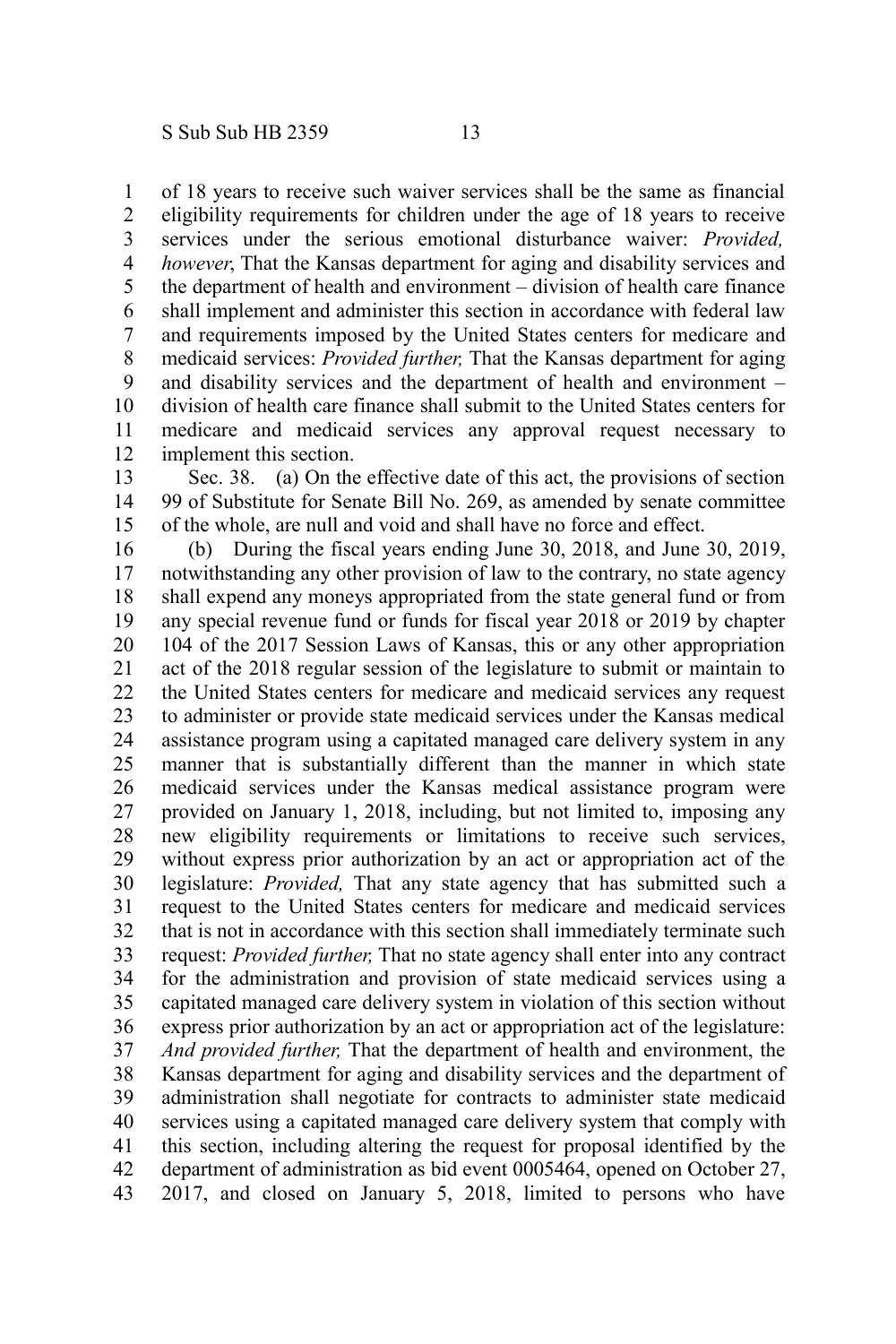submitted a bid in response to bid event 0005464: *And provided further,* That any such contract shall be for a term of three years commencing on the termination date of contracts for the administration and provision of state medicaid services under the Kansas medical assistance program using a capitated managed care delivery system that were in effect on January 1, 2018, and shall not impose any new eligibility requirements or limitations to receive such services that were not in effect on January 1, 2018, and if any such new eligibility requirements or limitations are imposed, then on the effective date of such imposition, the amounts appropriated for the department of health and environment – division of health care finance for the fiscal year ending June 30, 2019, by section 95(a) of chapter 104 of the 2017 Session Laws of Kansas and section 58(a) of Substitute for Senate Bill No. 269, as amended by senate committee of the whole, from the state general fund in the other medical assistance account (264-00-1000-3026) of the department of health and environment – division of health care finance are hereby lapsed: *And provided further,* That the department of health and environment and the Kansas department for aging and disability services shall submit to the United States centers for medicare and medicaid services a request to extend for three years any waiver that was in effect on January 1, 2018, authorizing the state of Kansas to administer state medicaid services under the Kansas medical assistance program using a capitated managed care delivery system in accordance with this section: *Provided, however,* That the department of health and environment and the Kansas department for aging and disability services may modify the manner in which state medicaid services were provided on January 1, 2018, by implementing: Any provision of K.S.A. 2017 Supp. 39-709h and 39-709i, and amendments thereto; any policy that expands access to behavioral health services or services delivered through telehealth technology services, if such policy does not impose any new eligibility requirements or limitations to receive state medicaid services that were not in effect on January 1, 2018; and any other action approved by express prior authorization by an act or appropriation act of the legislature. 1 2 3 4 5 6 7 8 9 10 11 12 13 14 15 16 17 18 19 20 21 22 23 24 25 26 27 28 29 30 31 32

Sec. 39. *Severability.* If any provision or clause of this act or application thereof to any person or circumstance is held invalid, such invalidity shall not affect other provisions or applications of the act that can be given effect without the invalid provision or application, and to this end the provisions of this act are declared to be severable. 33 34 35 36 37

Sec. 40. *Appeals to exceed expenditure limitations.* (a) Upon written application to the governor and approval of the state finance council, expenditures from special revenue funds may exceed the amounts specified in this act. 38 39 40 41

(b) This section shall not apply to the expanded lottery act revenues fund, the state economic development initiatives fund, the children's 42 43